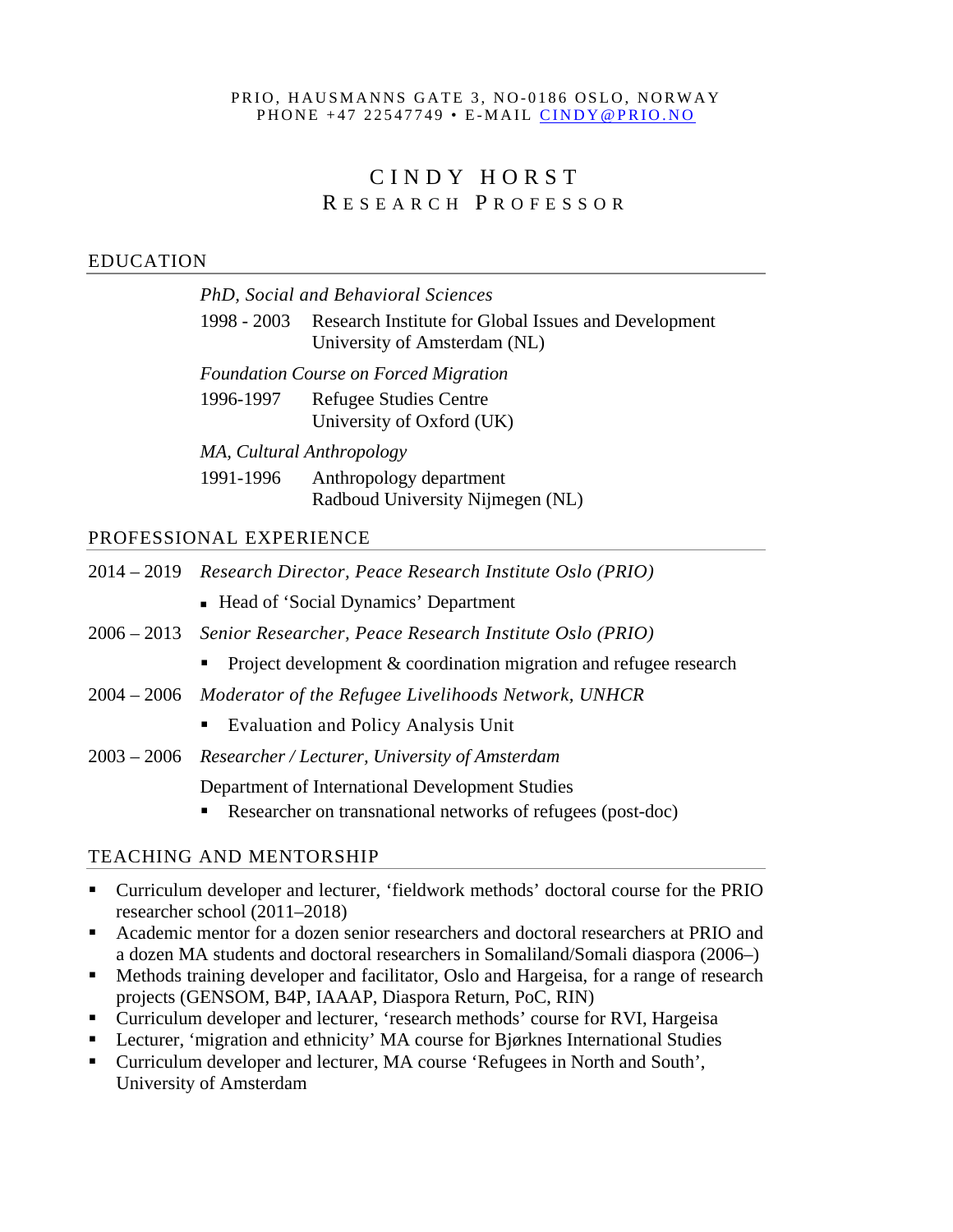#### PUBLICATIONS

#### **Peer-reviewed journal articles**

Horst, Cindy & Tore Vincents Olsen (2020) Transnational citizens, cosmopolitan outlooks? Migration as a route to cosmopolitanism, *Nordic Journal of Migration Research* 10(2): 1–16.

Stapnes, Trude; Erik Carlquist & Cindy Horst (2020) Responsibility to Protest: An Interpretative Phenomenological Analysis of Motives for Protest Participation in Myanmar, *Peace and Conflict: Journal of Peace Psychology*. DOI: 10.1037/pac0000473.

Horst, C. and O. Lysaker (2019) 'Miracles in dark times: Hannah Arendt and refugees as 'vanguard'. *Journal of Refugee Studies*. [https://doi.org/10.1093/jrs/fez057.](https://doi.org/10.1093/jrs/fez057)

Horst, Cindy; Marta Bivand Erdal & Noor Jdid (2019) [The "good citizen": asserting and contesting](https://www.prio.org/Publications/Publication/?x=12126)  [norms of participation and belonging in Oslo,](https://www.prio.org/Publications/Publication/?x=12126) *Ethnic and Racial Studies* 43(4): 76-95.

Geha, C. and C. Horst (2019) 'Exporting active citizenship: Foreign support for citizenship education in the Arab world'. *Citizenship Studies*. [https://doi.org/10.1080/13621025.2019.1604629.](https://doi.org/10.1080/13621025.2019.1604629)

Musa, A.M. and C. Horst (2019) ['State formation and economic development in post-war](https://www.prio.org/Publications/Publication/?x=11265)  [Somaliland: the impact of the private sector in an unrecognised state'](https://www.prio.org/Publications/Publication/?x=11265), *Conflict, Security and Development* 19(1): 35–53.

Tellander, E. and C. Horst (2019) A foreign policy actor of importance? The role of the Somali diaspora in shaping Norwegian foreign policy. *Foreign Policy Analysis* 1(1): 136-154.

Horst, C. (2018) 'Forced migration: morality and politics'. *Ethnic and Racial Studies* 41(3): 440-7.

Horst, C. (2018) 'Making a difference in Mogadishu: Multi-sited Embeddedness and Civic Participation among Young Diaspora Somalis'. *Journal of Ethnic and Migration Studies* 44(8): 1341-56.

Horst, C. (2017) Implementing the Women, Peace and Security agenda? Somali debates on women's public roles and political participation. *Journal of Eastern African Studies* 11(3): 389-407.

Horst, C. and Nur, A. (2016) 'Governing mobility through humanitarianism in South-central Somalia: compromising protection for the sake of return?' *Development and Change* 47(3): 542-62.

Horst, C. and K. Grabska (2015) 'Flight and Exile: Uncertainty in the context of conflict-induced displacement'. Introduction to special issue on Conflict, mobility and uncertainty, edited by Horst and Grabska. *Social Analysis* 59(1): 1–18.

Sinatti, G. and C. Horst (2015) Migrants as agents of development: Diaspora engagement discourse and practice in Europe. *Ethnicities* 15(1): 134–152.

Horst, C., M. Erdal, J. Carling and K. Afeef (2014) Private money, public scrutiny? Contrasting perspectives on remittances. *Global Networks* 14(4): 514–532.

Horst, C. (2013) The depoliticization of diasporas from the Horn of Africa: From refugees to transnational aid workers. *African Studies* 72(2): 228–245*.*

Carling, J., M. Erdal, and C. Horst (2012) How does conflict in the country of origin affect remittance-sending? *International Migration Review* 46(2): 283–309.

Fadnes, E. and C. Horst (2009) Responses to Internal Displacement in Colombia: Guided by What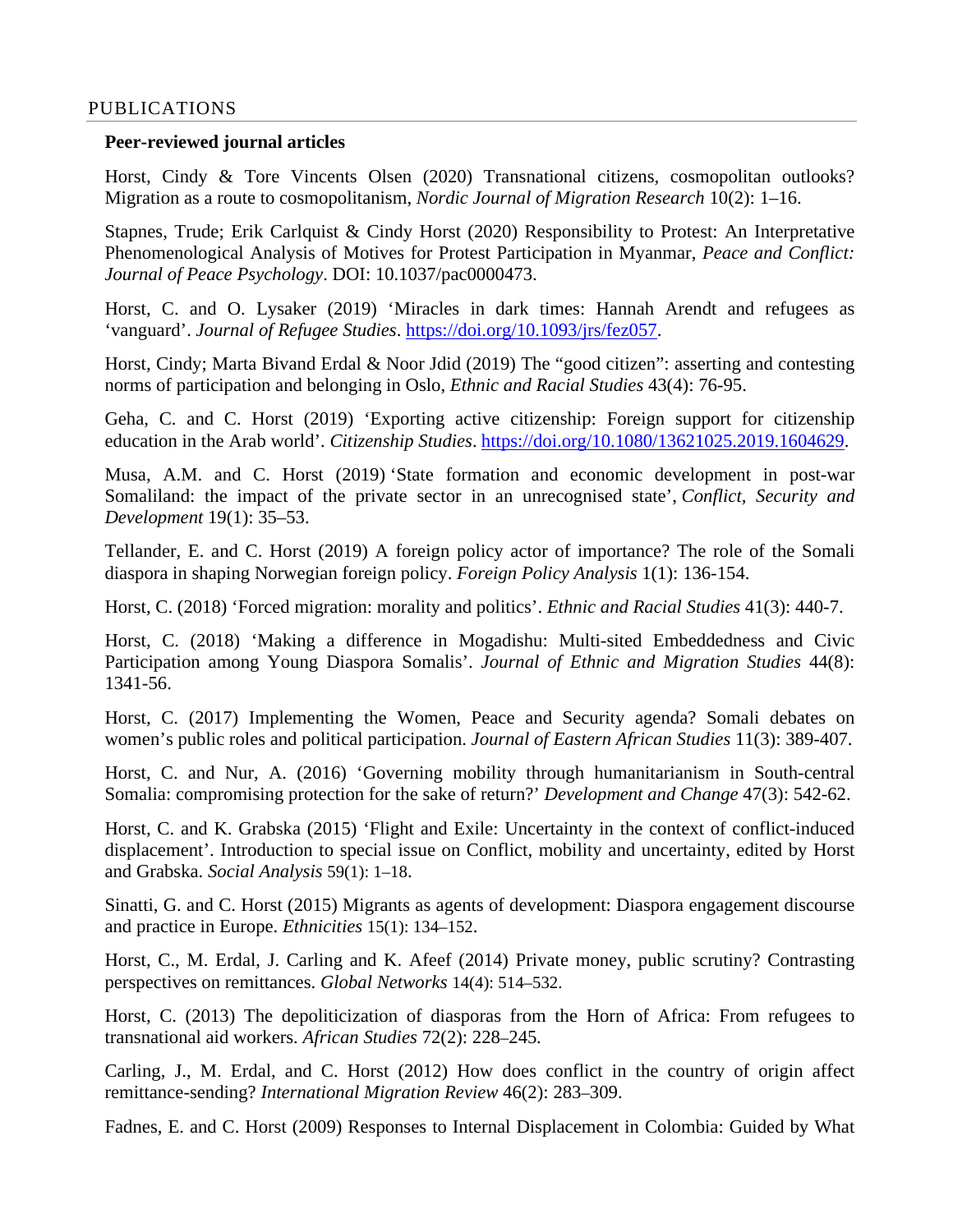Principles? *Refuge* 26(1): 111–120.

Horst, C. (2008) The Transnational Political Engagements of Refugees: Remittance Sending Practices amongst Somalis in Norway. *Conflict, Security and Development* 8(3): 317–339.

Horst, C. (2008) A Monopoly on Assistance: International Aid to Refugee Camps and the Neglected Role of the Somali Diaspora. *Afrika Spectrum*, 43(1): 121–131.

Horst, C. (2006) Refugee Livelihoods. Continuity and Transformations. Introduction to special issue on refugee livelihoods (Horst ed.). *Refugee Survey Quarterly*, 25(2): 6–22.

Horst, C. (2006) Buufis amongst Somalis in Dadaab: the transnational and historical logics behind resettlement dreams. *Journal of Refugee Studies* 19(2):143–157.

Horst, C. (2005) Virtual Dialogues? The Value of Electronic Media for Research amongst Refugee Diasporas. *Refuge*, 23(1): 51–57.

Horst, C. (2003) Transnational Nomads. Somali coping with Refugee Life in Dadaab, Kenya. *Social Justice: Anthropology, Peace and Human Rights* 4(1/2): 111–145.

#### **Books**

Bakewell, O., G. Engbersen, C. Horst and M. Fonseca (eds.) (2015) *Beyond Networks: Feedback in International Migration*, Palgrave Macmillan.

Horst, C. (2006) *Transnational Nomads. How Somalis Cope with Life in the Refugee Camps of Dadaab, Kenya* Oxford / New York: Berghahn.

### **Book Chapters**

Horst, Cindy (2020) Collective hope in dark times: Refugee political agency influencing migration trajectories, in *Renewing the migration debate. Building disciplinary and geographical bridges to explain global migration*. Amsterdam: KNAW (66–71).

Horst, C. (2019) 'Refugees, Peacebuilding and the anthropology of the good'. In Bradley, M., Milner, J. and Peruniak, B. (eds) *Shaping the Struggles of their Times: Refugees, Peacebuilding and resolving Displacement.* Washington: Georgetown University Press, pp. 39-54.

Al-Sharmani, M. and C. Horst (2016) Marginal Actors? Diasporic Somalis Negotiating Citizenship. *In* Ahponen, P., P. Harinen, V. Haverinen (Eds.) *Dislocations of Civic Cultural Borderlines: Methodological Nationalism, Transnational Reality and Cosmopolitan Dreams.* Springer*.*

Engbersen, G., E. Snel and C. Horst (2015) 'Beyond networks: Insights on feedback and mechanisms of the middle range' *In* Bakewell, O., G. Engbersen, C. Horst and M. Fonseca (eds.) *Beyond Networks: Feedback in International Migration*, Palgrave Macmillan.

Horst, C., S. Pereira and O. Sheringham (2015) 'The impact of class on feedback mechanisms: Brazilian migration to Norway, Portugal and the United Kingdom'. *In* Bakewell, O., G. Engbersen, C. Horst and M. Fonseca (eds.) *Beyond Networks: Feedback in International Migration*, Palgrave.

Horst, C., S. Lubkemann and R. Pailey (2015) Diasporan Humanitarianism: the invisibility of a third humanitarian domain. *In* Z. Sezgin and D. Dijkzuil (eds) *The New Humanitarians In International Practice*. London: Routledge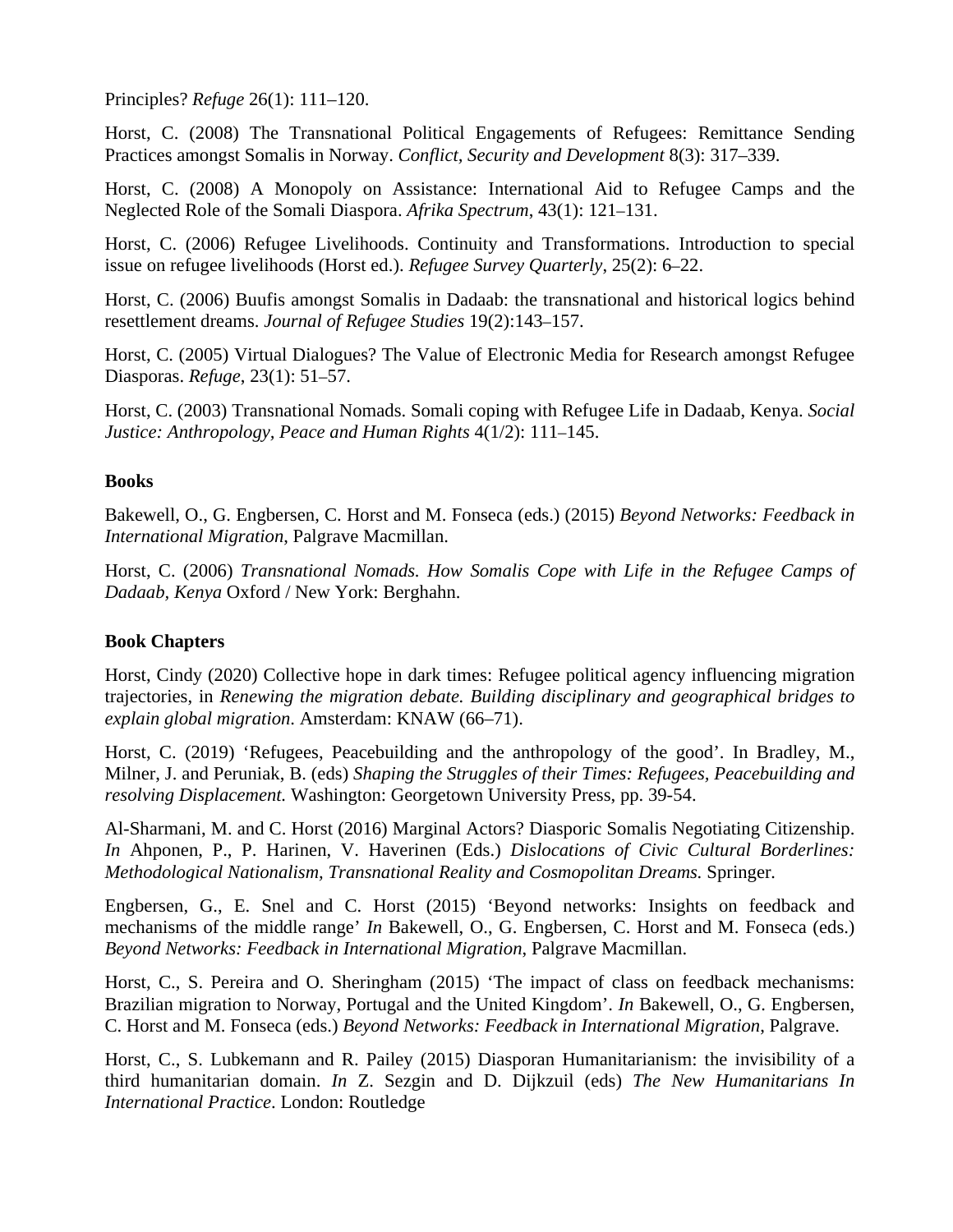Ezatti, R. and C. Horst (2014). Norwegian collaboration with diasporas. In L. Laakso and P. Hautaniemi (eds.) Diasporas, Development and Peacemaking in the Horn of Africa. London: Zed.

Horgen Friberg, J. and C. Horst (2014). Respondent Driven Sampling research and the structure of migrant populations. In G. Tyldum and L. Johnson (eds.) *Applying RDS to migrant populations*. Palgrave.

Horst, C. (2013) International aid to refugees in Kenya: the neglected role of the Somali diaspora. In A. Kane and T. Leedy (eds.) *African Migrations Today: Patterns and Perspective.* Pp*.*195–210. Bloomington and Indianapolis: Indiana University Press.

Horst, C. (2009) Expanding Sites: The Question of 'Depth' Explored. In M. Falzon (ed.) *Multi-Sited Ethnography. Theory, Praxis and Locality in Contemporary Social Research.* Pp. 119–134. Aldershot: Ashgate.

Horst, C. (2008) The role of remittances in the transnational livelihood strategies of Somalis. In: T. van Naerssen, E. Spaan and A. Zoomers (eds.) *Global Migration and Development*. Pp. 91-110. New York and London: Routledge.

Horst, C. (2007) The Somali Community in Minneapolis: Expectations and Realities. In A. Kusow and S. Bjork (eds.) *From Mogadishu to Dixon: The Somali Diaspora in a Global Context*. Pp. 275- 294. Trenton, NJ: Red Sea Press.

Horst, C. (2007) Connected Lives: Somalis in Minneapolis Dealing with Family Responsibilities and Migration Dreams of Relatives. In O. Farah, M. Muchie and J. Gundel (eds.) *Somalia: Diaspora and State Reconstitution in the Horn of Africa*. Pp. 89–101. London: Adonis and Abbey.

V. Mazzucato, R. van Dijk, C. Horst and P. de Vries (2004) Transcending the nation. Explorations of transnationalism as a concept and phenomenon. In D. Kalb, W. Pansters and H. Siebers (eds.) *Globalization and Development. Themes and Concepts in Current Research.* Pp. 131–162. Dordrecht/Boston/London: Kluwer Academic Publishers.

#### **Reports and Policy Briefs**

Horst, Cindy (2019) [Tapping into 'the New We': Migrant Civic and Political Participation in](https://www.prio.org/Publications/Publication/?x=12131)  [Norway,](https://www.prio.org/Publications/Publication/?x=12131) *PRIO Policy Brief*, 14. Oslo: PRIO.

Horst, C., M. Erdal, K. Fjørtoft, J. Jakobsen, N. Jdid, P. Mouritsen and T. Vincents Olsen (2019) *Active Citizenship Today*. PRIO Project Summary. Oslo: PRIO.

Horst, C. and M. Erdal (2018) 'What is diversity? And how do we study and write about it?' Policy Brief 11. Oslo: PRIO.

Horst, C. and M. Erdal (2018) 'Co-creating knowledge: Creative collaborations between researchers, artists, policy makers and practitioners'. Policy Brief 10. Oslo: PRIO.

Horst, C., N. Jdid, and M. Erdal (2018) 'Rethinking the 'good citizen''. Policy Brief 9. Oslo: PRIO.

Horst, Cindy; Ridwan Osman; & Christina Woolner (2018) [Building the Research Capacity of](https://www.prio.org/Publications/Publication/?x=11052)  [Somali Researchers through Post-graduate Level Social Research Methodology Training,](https://www.prio.org/Publications/Publication/?x=11052) *RVI Needs Assessment Report*. Nairobi: Rift Valley Institute.

Erdal, M., J. Carling, C. Horst and C. Talleraas (2018) 'Defining sustainable migration'. PRIO Paper. Oslo: PRIO.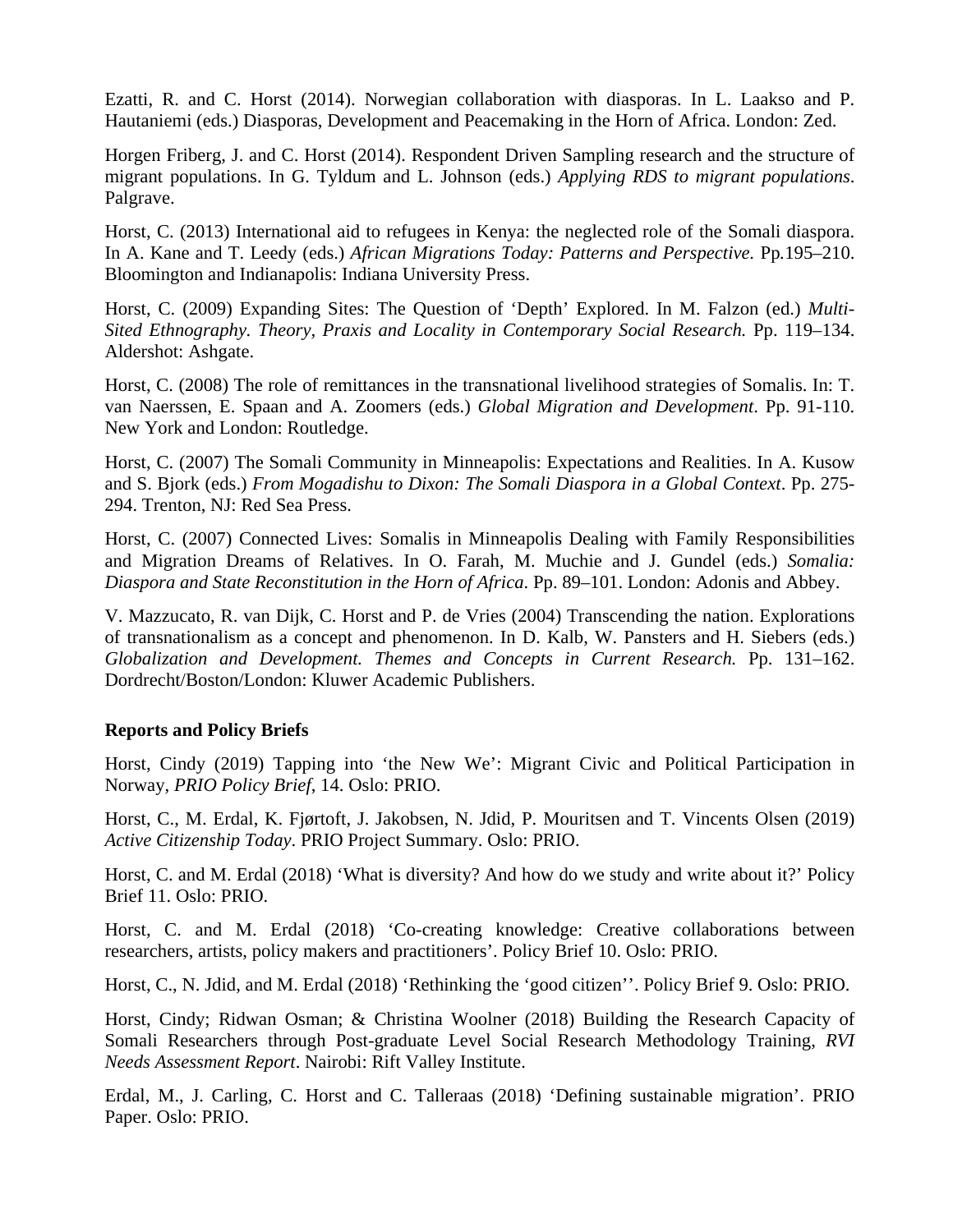Musa, A. and C. Horst (2017) 'The role of business in maintaining peace in Somaliland'. Policy Brief 3. Oslo: PRIO.

Horst, C. and N. Jama (2016) 'Finding resources for health care in Somaliland'. Policy Brief 23. Oslo: PRIO. *In English and Somali*.

Horst, C. and E. Doeland (2016) 'Introducing a women's empowerment agenda from abroad? Gender and stability in Somalia'. Policy Brief 13. Oslo: PRIO.

Horst, C. (2015) 'Somalia's hope for the future? The return of young diaspora Somalis'. *Horn of Africa Bulletin* 27(5): 12-17.

Horst, C. (2015) 'Back in Business? Diaspora Return to Somalia'. Policy Brief, 5. Oslo: PRIO.

Horst, C. and T. Sagmo (2015) 'Humanitarianism and Return: Compromising Protection?' Policy Brief, 3. Oslo: PRIO.

Horst, C., F. Kassim, B. Baumbach, M. Hussein, H. Muuse and S. Osman (2013)' Somalis in Oslo'. London: Open Society Foundations.

Zetter, R. and Horst, C. (2012) Vulnerability and protection: reducing risks and promoting security for forced migrants. In R. Zetter (ed.) *World Disaster Report*. Pp. 47-79. Geneva: ICRCS.

Horst, C. (2012) The livelihoods approach. Chapter in Food Security Handbook. Oslo: Norwegian Refugee Council.

Hammond, L., M. Awad, A. Dagane, P. Hansen, C. Horst, K. Menkhaus, L. Obare (2011) Cash & Compassion. The role of the Somali diaspora in relief, development & peacebuilding. Nairobi: UNDP.

Horst, C., R. Ezzati, M. Guglielmo, P. Mezzetti, P. Pirkkalainen, V. Saggiomo, G. Sinatti and A. Warnecke (2010) Participation of Diasporas in Peacebuilding and Development. A Handbook for Practitioners and Policymakers. PRIO Report 2. Oslo: PRIO.

Sinatti, G., R. Ezzati, M. Guglielmo, C. Horst, P. Mezzetti, P. Pirkkalainen and A. Warnecke (2010) Diasporas as Partners in Conflict Resolution and Peacebuilding. The Hague: African Diaspora Policy Centre.

Horst, C., J. Carling and R. Ezzati (2010) Immigration to Norway from Bangladesh, Brazil, Egypt, India, Morocco and Ukraine. PRIO Paper. Oslo: PRIO.

Erdal, M. and C. Horst (2010) Engaging Diasporas in Development. A Review of Pilot Project Pakistan. NORAD Report Series. Oslo: NORAD.

Horst, C. and M. Gaas (2009) Diaspora Organizations from the Horn of Africa in Norway: Contributions to Peacebuilding? Policy Brief 2, Oslo: PRIO.

Horst, C. (2008) Diaspora Engagements in Development Cooperation. Policy Brief 8, Oslo: PRIO.

Carling, J. M. Erdal, C. Horst and H. Wallacher (2007) Legal, Rapid and Reasonably Priced? A Survey of Remittance Services in Norway. PRIO Report 3. Oslo: PRIO.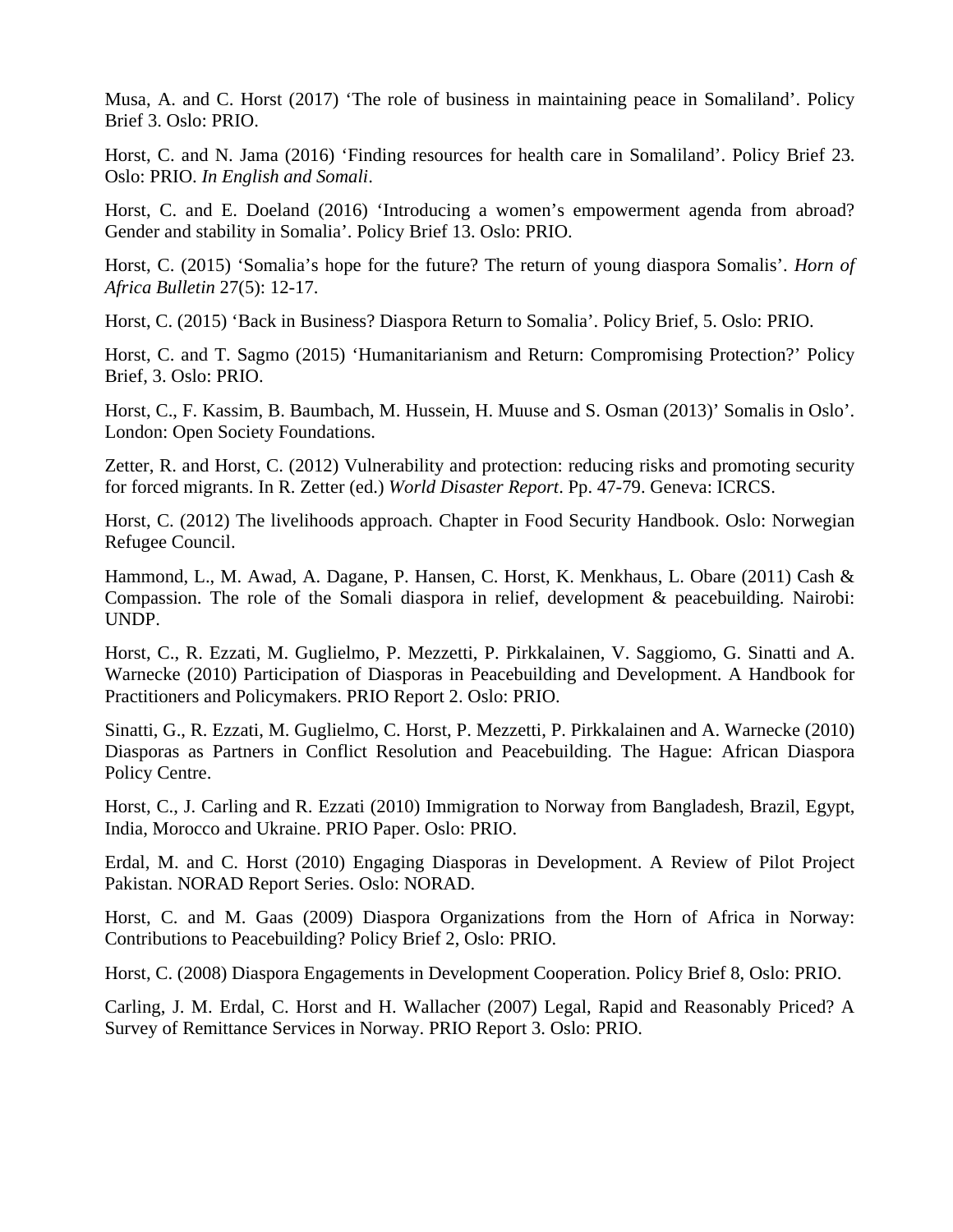#### **Opeds and Blogs**

Jdid, N., M. Erdal and C. Horst (2019) [Meet the good citizen.](https://blogs.prio.org/2019/11/meet-the-good-citizen/) PRIO Blog 19 November.

Horst, C., M. Erdal, M. Nilsen, J. Carling (2019) [Accountable to whom? Reflecting on the](https://blogs.prio.org/2019/11/accountable-to-whom-reflecting-on-the-ethics-of-doing-migration-research/) ethics of [doing migration](https://blogs.prio.org/2019/11/accountable-to-whom-reflecting-on-the-ethics-of-doing-migration-research/) research. PRIO Blog 15 November.

Horst, C. (2019) Creating a third space in the Cyprus conflict: Mete Hatay interviewed by Cindy [Horst.](https://blogs.prio.org/2019/09/creating-a-third-space-in-the-cyprus-conflict-mete-hatay-interviewed-by-cindy-horst/) PRIO Blog 18 September.

Horst, C. (2019) Peace is [more than the absence of war: Inger Skjelsbæk interviewed by Cindy](https://blogs.prio.org/2019/08/peace-is-more-than-the-absence-of-war-inger-skjelsbaek-interviewed-by-cindy-horst/)  [Horst.](https://blogs.prio.org/2019/08/peace-is-more-than-the-absence-of-war-inger-skjelsbaek-interviewed-by-cindy-horst/) PRIO Blog 28 August.

Roland Birkvad, I. and C. Horst (2018) [Decolonize academia!](https://blogs.prio.org/2018/06/decolonize-academia/) PRIO Blog 8 June.

Horst, C. (2015) [Somalia's Hope for the Future? The Return of Young Diaspora Somalis.](http://blogs.prio.org/2015/11/somalias-hope-for-the-future-the-return-of-young-diaspora-somalis/) PRIO Blog, 30 November.

Horst, C. (201[5\) Back in Business? Diaspora Return to Somalia.](http://blogs.prio.org/2015/06/back-in-business-diaspora-return-to-somalia/) PRIO Blog, 18 June.

Horst, C. and T. Heggli Sagmo (2015) [Humanitarianism and Return.](http://blogs.prio.org/2015/05/humanitarianism-and-return/) PRIO Blog, 4 May.

Horst, C. and Gabrielsen, M. (2015) [En byrde ingen vil bære \[A burden no one wants to bear\],](https://www.prio.org/Publications/Publication/?x=8711) *Dagsavisen,* 16 June.

Horst, C. and M. Mohamud (2015) [Unlikely Partners.](http://blogs.prio.org/2015/04/unlikely-partners-eu-migration-and-states-at-the-horn-of-africa/) The EU- Horn of Africa Migration Route Initiative. PRIO Blog, 22 April.

Horst, C. and M. Mohamud (2015) [A Burden no one Wants to Share:](http://blogs.prio.org/2015/04/a-burden-no-one-wants-to-share-why-do-refugees-from-the-horn-of-africa-try-to-cross-into-europe/) Why do Refugees from the Horn of Africa try to Cross into Europe?. PRIO Blog, 21 April.

Horst, C. (2012) [Finding protection from violent conflict and famine?](http://afrikansarvi.fi/issue3/32-artikkeli/88-finding-protection-from-violent-conflict-and-famine) *Sarvi Journal*.

Horst, C. (2012) [En trygg havn?](http://www.dagbladet.no/2012/07/03/kultur/debatt/flyktninger/dadaab/kidnapping/22398991/) [A save haven?]. *Dagbladet*. 3 July.

Erdal, M., C. Horst, J. Carling and R. Ezzati (2010) [Bidrar 'her' og 'der'](http://www.prio.no/Research-and-Publications/Publication/?oid=61592872) [Contributing 'here' and 'there'], *Aftenposten*, 8 November.

Horst, C., (2010) [Somalia's Hidden Population](http://www.prio.no/Research-and-Publications/Publication/?oid=59632983) *Global Expert Finder*, 11 August.

Erdal, M. and C. Horst (2010) [Ekskludert fra utvikling?](http://www.prio.no/Research-and-Publications/Publication/?oid=59393157) [Excluded from Development?], *Dagsavisen*, 29 July.

### FUNDS AWARDED

### **Research Council of Norway (RCN)**

- *Holding Aid Accountable: Relational Humanitarianism in Protracted Crisis – AidAccount*  (principle investigator); [2020-2023, total sum 12 m. NOK]
- *Inspirational creative practice: the Work of Artists in Times of War – INSPIRE* (co-PI with K. Grabska); [2020-2023, total sum 12 m. NOK]
- *Refugee Education: Building Durable Futures – REBuilD* (principle investigator); [2018-2021, total sum 10.1 m.NOK]
- *Societal Transformation in Conflict Contexts - TRANSFORM* (principle investigator); [2017-2020,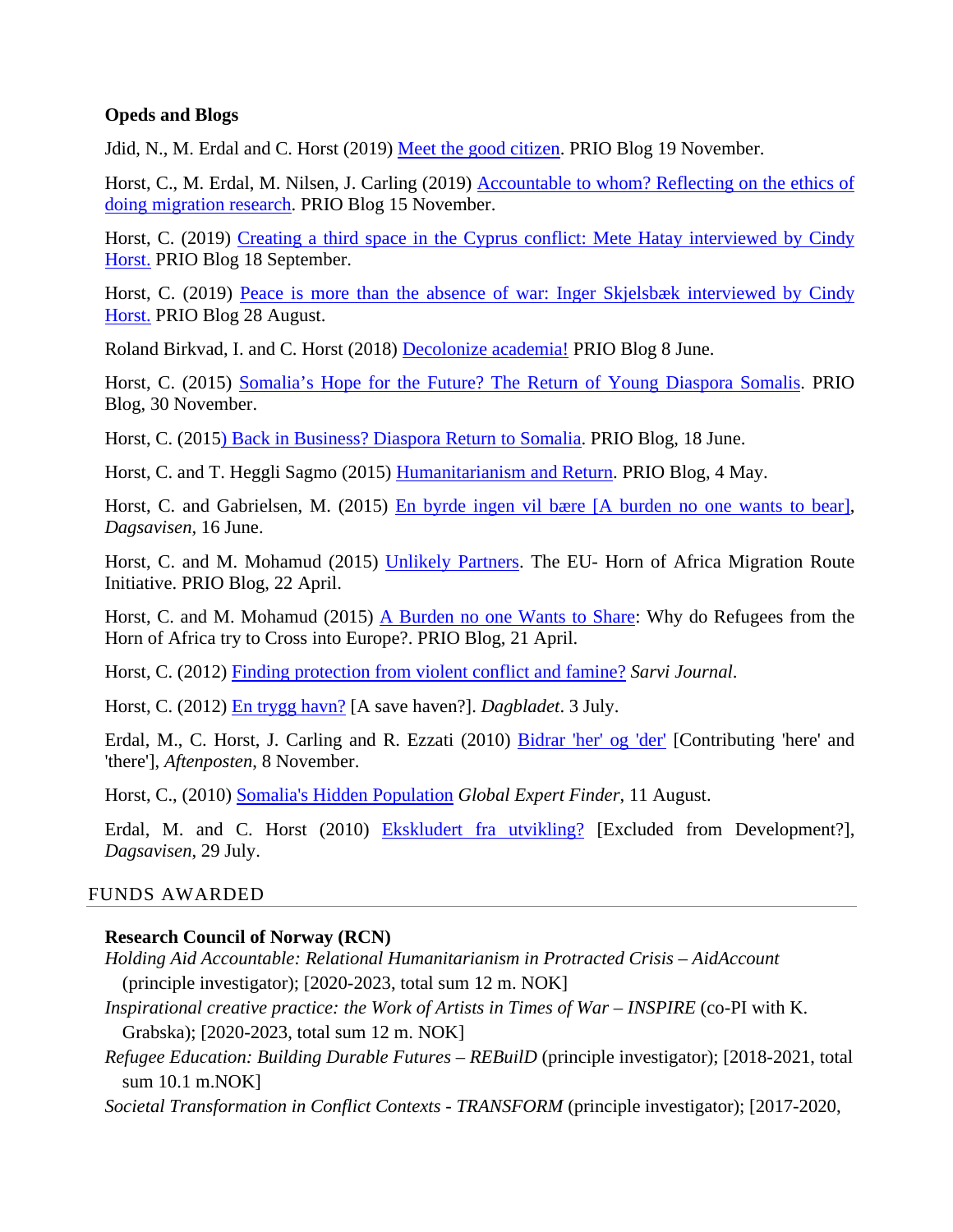total sum 10.8 m. NOK]

*Active Citizenship in Culturally and Religiously Diverse Societies - ACT* (principle investigator); [2014-2018, total sum 9.8 m. NOK]

*Gender in Politics in Somalia: Access and Influence in a Post-conflict State - GENSOM* (principle investigator); [2014-2016, total sum 3.36 m. NOK]

*Conflict of Interest? Business for Peace as development aid in volatile environments – B4P*; [2014- 2018, total sum 5 m NOK]

### **European Commission 7th Framework**

*Diasporas for Peace* (co-applicant) [2008-2011, total sum €1.4 m., PRIO €224,481]

### **MottMacDonald/DFID**

*Dimensions of Accountability* (PI) [2015-2016, total sum GBP 241,000]

### **NORFACE Migration**

*Theorizing the Evolution of European Migration Systems* (co-applicant) [2010-2013, total sum  $\epsilon$ 2.26 m., PRIO €584,000]

### **Norwegian Ministry of Foreign Affairs**

*Remittances for Peace* [2007, 700,000 NOK] (principle investigator) *Diaspora Engagements* [2008, 200,000 NOK] (principle investigator) *Diasporas for Peace pilot study* [2008, 500,000 NOK] (principle investigator) *Diaspora Youth Return* [2013-2014, 2 m. NOK] (principle investigator)

## ADDITIONAL PROFESSIONAL ACTIVITIES

### **MA, PhD and postdoctoral supervision**

PhD in progress: Noor Jdid (2014 – 2020), Ebba Tellander (2017 – 2021), Hassan Aden (2018 – 2021); MA supervisor: 5 (PRIO), 5 (UvA). Academic mentor for 4 doctoral and 3 post-doctoral researchers at PRIO.

### **External PhD Examiner**

Benjamin Dix (University of Sussex, 2016), A. Hassan (University of London, 2014), Fred Ikanda (University of Cambridge, 2014), Sarah Khasalamwa-Mwandha (NTNU, 2012), Naohiko Omata (SOAS, 2011), Abdi Osman Farah (Aalborg University, 2011), Louise Mary Olliff (University of Melbourne 2018), Siham Rayale (SOAS, 2014), Anja Simonsen (University of Copenhagen, 2017), Gabriele Volpato (Wageningen University, 2014).

### **Organization of international conferences and academic workshops**

*Political Agency and Moral Action in Times of War*. Academic workshop for the TRANSFORM project, PRIO 2019

*Culture and violent conflict*. Academic workshop for the Centre on Culture and Violent Conflict, PRIO, 2018

*Asserting and contesting the 'good citizen'*. Academic workshop for the project 'Active Citizenship in Culturally and Religiously Diverse Society (ACT)', PRIO, 2017

*Active Citizenship Today: Discourses, conditions and contestations*. Conference for the ACT project, University of Tromsø, 2016

*Somali Women's Civic Engagement: Past, Present and Future*. Conference for the project 'Gender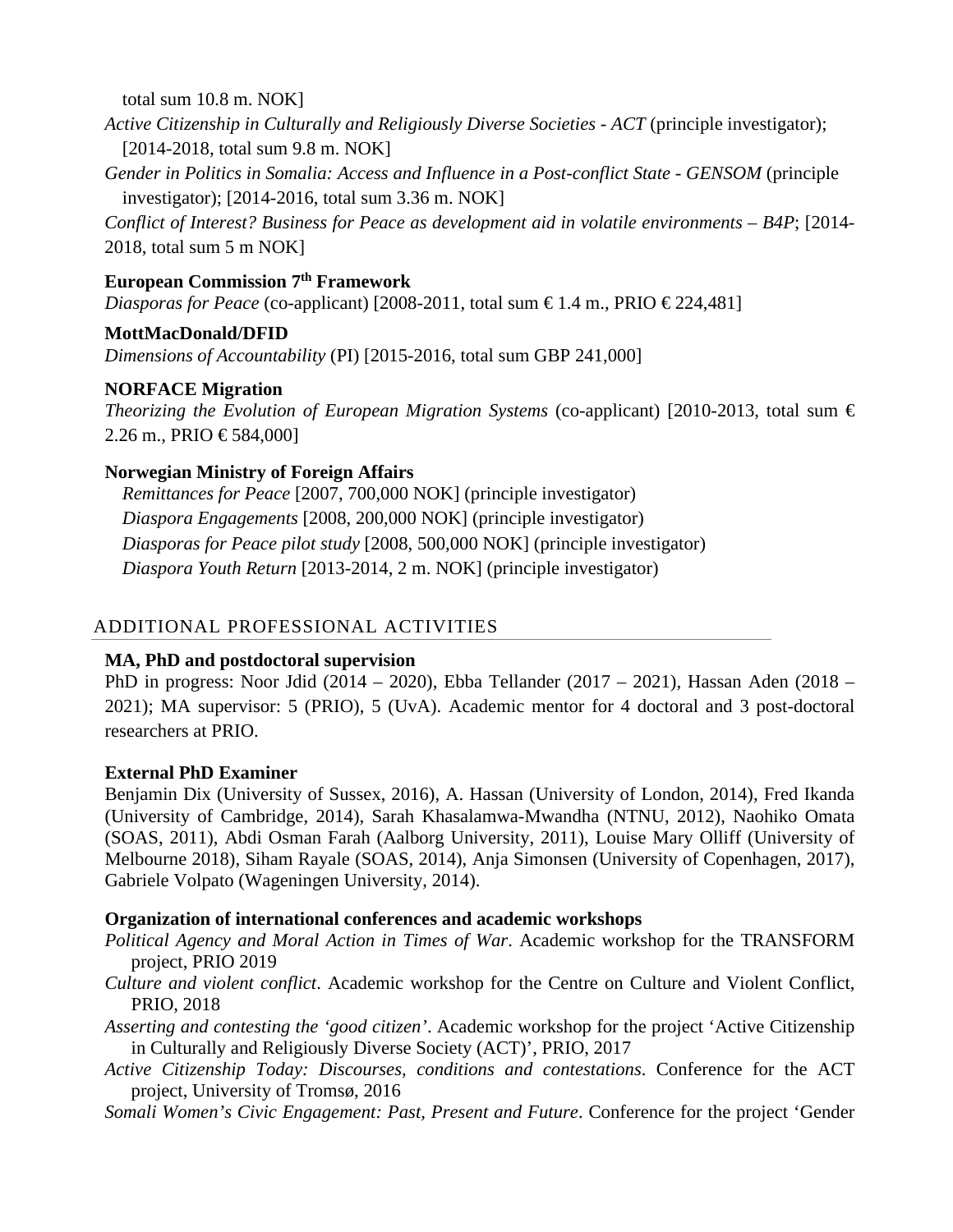and Politics in Somalia' (GENSOM). Nairobi, 2015

*Examining Migration Dynamics: Networks and Beyond*. Final conference for project 'Theorizing the Evolution of European Migration Systems' (THEMIS). University of Oxford, 2013

### **Professional Service**

Reviewer of articles for, inter alia, *Canadian Journal of Development Studies*, *Conflict, Security and Development, Disasters*, *Ethnography*, *Global Networks, International Journal of Human Rights, International Migration, Journal of Eastern African Studies, Journal of Ethnic and Migration Studies, Journal of Immigrant and Refugee Studies, Journal of International Migration and Integration, Journal of Peace Research, Journal of Refugee Studies, Nationalism and Ethnic Politics, Refuge, Science*, *Society and Space, Sociological Forum,* and proposals/manuscripts for the Economic and Social Research Council, Berghahn Books and United Nations University Press.

### **Institutional responsibilities**

Member of Evaluation Committee for the Academy of Finland, Development Research (2017-2018)

- Member of Evaluation Committee for Swedish Research Council, Development Research (2017, 2018 and 2019)
- Member of international advisory committee for the Centre for Refugee Studies, York University, Toronto, Canada (2014 – present)

Member of Advisory Council to the Nansen Centre for Peace and Dialogue (2010 – 2017)

Member of Governmental Committee Brochmann II, tasked to analyse the long-term consequences of immigration for Norway (2015 – 2016)

Board Member, Diaspora Network (2011 – 2015)

Board member, PRIO (2012 – 2014)

Member of Advisory Committee for RCN's NORGLOBAL II program development (2014)

Member of Selection Committee for the Balanse project for NUPI (2014)

Coordinator of Fieldwork Network (2007–2011) & Migration Research Group (2012–2013), PRIO

## **Grant refereeing and academic competence reviews**

Aalborg University, Dutch Research Council (NWO), Economic and Social Research Council (UK), Humanities in the European Research Area (HERA), Oxford University, SOAS University of London, University of Cambridge, University of Manchester (REF), University of Toronto, University of Tromsø.

## **Selected invited presentations**

- University of Bonn, in collaboration with BICC (2019) keynote speaker (lecture series)
- Diaspora Learning Network, University of Melbourne (2018) keynote speaker (conference)
- Institute of Cultural Anthropology, University of Basel (2016) keynote speaker (conference)
- Free University Amsterdam (2016) keynote speaker (lecture series)
- UNU Merit, University of Maastricht (2015) keynote speaker (lecture series)
- University of Montreal, academic workshop (2015)
- International Migration Institute, University of Oxford (2013) keynote speaker (conference)
- Mershon Center for International Security Studies, The Ohio State University (2012)
- National Museum of Ethnology, Osaka (2011) keynote speaker (conference)
- Center for African Studies, University of Florida (2008)
- Anthropology Department, University of California, Los Angeles (2007)